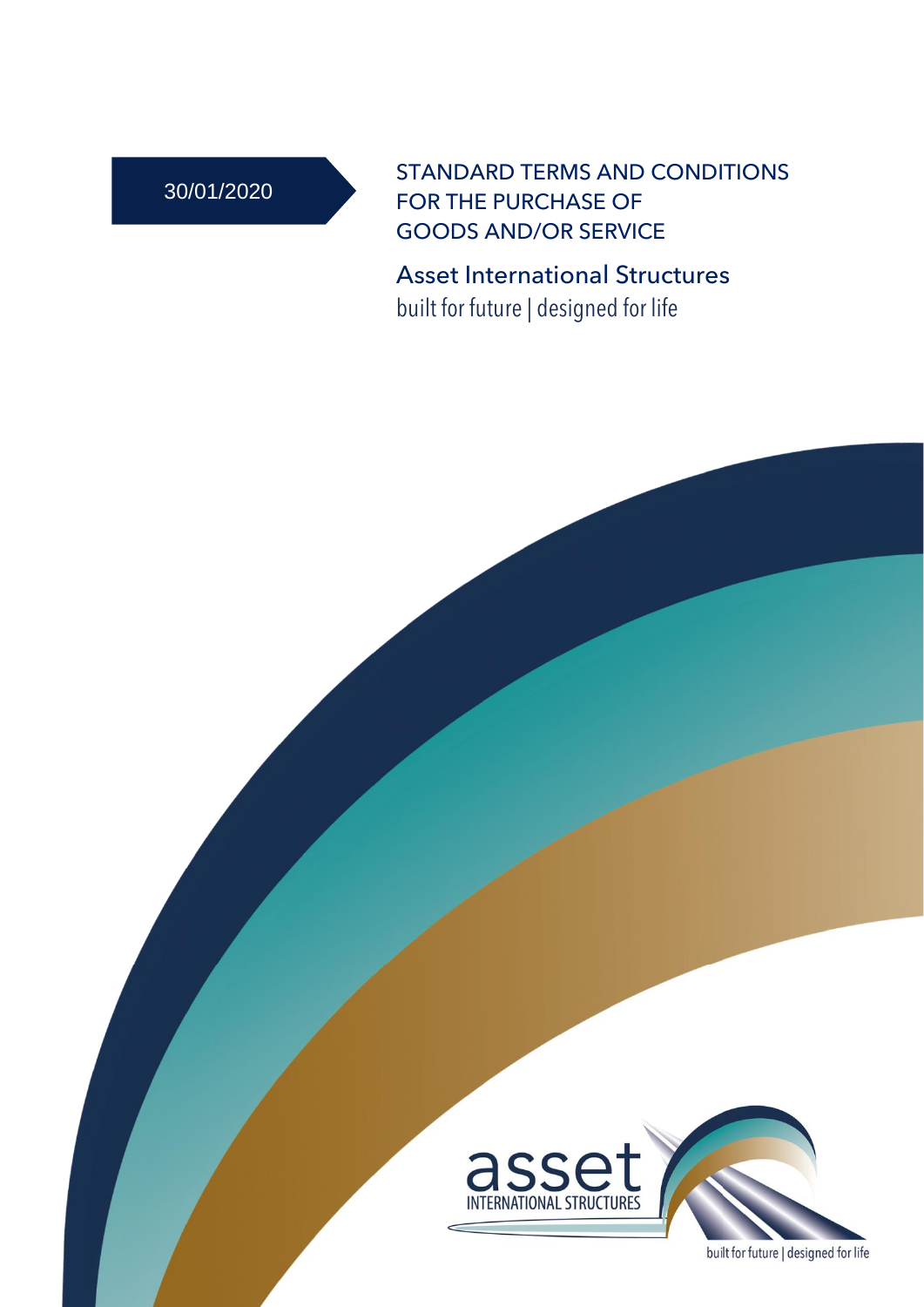

asset INTERNATIONAL STRUCTURES

(A Division of Hill & Smith Ltd) Suite 5 Brecon House | William Brown Close Llantarnam Industrial Park | Llantarnam Cwmbran | Torfaen | NP44 3AB Telephone | 01633 499830

www.assetint.co.uk | info@assetint.co.uk

### 1. Definitions and Interpretation

1.1 In these Conditions, the following definitions apply:

Bribery Legislation: the Bribery Act 2010 and any and all similar anti-bribery and/or anti-corruption legislation of any jurisdiction applicable from time to time to the Supplier, the Customer, these Conditions and the Contract and/or its subject matter (including, the U.S. Foreign Corrupt Practices Act of 1977).

Business Day: a day other than a Saturday, Sunday or public holiday in England when banks in London are open for business.

Change of Control: that a person who had Controlled any person ceases to do so or another person acquires Control of such person, unless such Change of Control happens for the purpose of a solvent voluntary reconstruction or amalgamation.

Code: the Customer's Code of Business Conduct as updated from time to time and which is available at [www.hsholdings.co.uk.](http://www.hsholdings.co.uk/)

Commencement Date: has the meaning set out in claus[e 2.2.](#page-2-0)

Compliance Regulations: together, the Bribery Legislation, the Code, the Customer's Modern Slavery Policy and the Modern Slavery Policy.

Conditions: these terms and conditions as amended from time to time in accordance with claus[e 19.8.](#page-13-0)

Conflict Minerals: tin, tungsten, tantalum and gold and their ores sourced in conditions of armed conflict and/or human rights abuses, whether in the eastern Democratic Republic of Congo or an adjoining country or otherwise.

Contract: the contract between the Customer and the Supplier for the purchase of Goods and/or Services pursuant to an Order in accordance with these Conditions.

Control: that a person possesses, directly or indirectly, the power to direct or cause the direction of the affairs and policies of the other person (whether through ownership or share capital, possession of voting power, ability to appoint directors, contract or otherwise) and "Controls" and "Controlled" shall be interpreted accordingly.

#### Customer: Asset International Structures (A Division of Hill & Smith Ltd), Suite 5, Brecon House, William Brown Close, Llantarnam Industrial Park, Llantarnam, Cwmbran, Torfaen, NP44 3AB.

Customer Materials: has the meaning set out in clause 5.3(j).

Customer's Modern Slavery Policy: the Anti-Slavery and Human Trafficking Policy of the Customer and/or its parent or holding company, as updated by the Customer and notified to the Supplier from time to time (a copy of which will be made available to the Supplier on request).

Data Protection Laws: means any applicable law relating to the processing, privacy and/or use of Personal Data, as applicable to either party or the Services, including:

- a) the GDPR;
- b) the Data Protection Act 2018;
- c) any laws which implement any such laws;
- d) any laws that replace, extend, re-enact, consolidate or amend any of the foregoing; and
- e) all guidance, guidelines, codes of practice and codes of conduct issued by any relevant Data Protection Supervisory Authority relating to such Data Protection Laws (in each case whether or not legally binding).

Deliverables: all documents, products and materials developed by the Supplier or its agents, contractors and employees as part of or in relation to the Services in any form or media, including without limitation drawings, maps, plans, diagrams, designs, pictures, computer programs, data, specifications and reports (including drafts).

Employment Liabilities: any costs, claims, demands, fines, or expenses (including reasonable legal and other professional expenses) and all losses, damages, compensation and other liabilities including those incurred by or attributed to any New Supplier or sub-contractor of the Customer (which shall include any incurred as a result of an indemnity or warranty given, or to be given, by the Customer to a New Supplier or sub-contractor).

GDPR: means the General Data Protection Regulation, Regulation (EU) 2016/679.

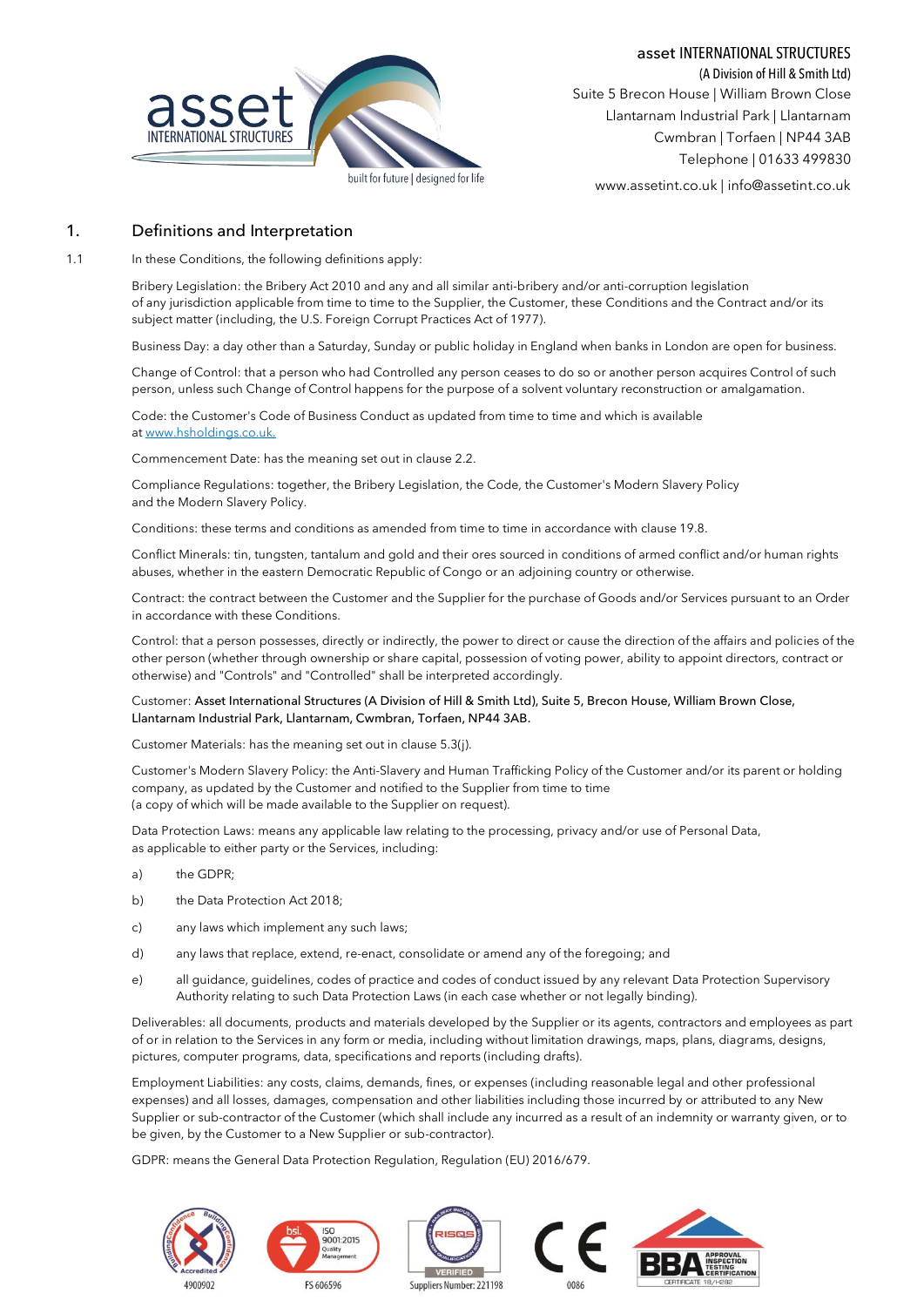

(A Division of Hill & Smith Ltd) Suite 5 Brecon House | William Brown Close Llantarnam Industrial Park | Llantarnam Cwmbran | Torfaen | NP44 3AB Telephone | 01633 499830

www.assetint.co.uk | info@assetint.co.uk

Goods: the goods (or any part of them) set out in the Order which the Supplier is to provide to the Customer in accordance with these Conditions.

Goods Specification: any specification for the Goods, including any related plans and drawings, that is agreed in writing by the Customer and the Supplier.

Intellectual Property Rights: patents, rights to inventions, copyright and related rights, trade marks, business names and domain names, rights in get-up, goodwill and the right to sue for passing off, rights in designs, database rights, rights to use, and protect the confidentiality of, confidential information (including know-how), and all other intellectual property rights, in each case whether registered or unregistered and including all applications and rights to apply for and be granted, renewals or extensions of, and rights to claim priority from, such rights and all similar or equivalent rights or forms of protection which subsist or will subsist now or in the future in any part of the world.

Modern Slavery Laws: the Modern Slavery Act 2015 and all other applicable laws which relate to slavery, indentured workforces and human trafficking.

Modern Slavery Policy: an internal policy to ensure compliance with the Modern Slavery Laws, which shall include provision of appropriate and regular training for any Supplier Related Party.

MSA Offence: an offence under the Modern Slavery Laws.

New Supplier: any person that provides services in replacement of any of the Services whether those services are the same as or similar to any or all of the Services.

Order: the Customer's order for the supply of Goods and/or Services, as set out in the Customer's purchase order form, or such other form as the Customer may determine from time to time.

Services: the services, including without limitation any Deliverables, to be provided by the Supplier to the Customer under the Contract as set out in the Service Specification.

Service Specification: the description or specification for Services agreed in writing by the Customer and the Supplier.

Supplier: the person or firm from whom the Customer purchases the Goods and/or Services.

Supplier Related Party: the Supplier's officers, employees and agents and all other persons employed or engaged by the Supplier, including its own suppliers, in connection with the Contract or any part of it and/or any associate of such person.

Transfer Regulations: the Transfer of Undertakings (Protection of Employment) Regulations 2006.

- 1.2 In these Conditions, the following rules of interpretation apply:
	- a) a person includes a natural person, corporate or unincorporated body (whether or not having separate legal personality);
	- b) a reference to a party includes its personal representatives, successors or permitted assigns;
	- c) a reference to a statute or statutory provision is a reference to such statute or statutory provision as amended or re-enacted. A reference to a statute or statutory provision includes any subordinate legislation made under that statute or statutory provision, as amended or re-enacted;
	- d) any phrase introduced by the terms including, include, in particular or any similar expression shall be construed as illustrative and shall not limit the sense of the words preceding those terms;
	- e) a reference to writing or written does not include e-mail; and
	- f) unless the context otherwise requires, a reference to one gender shall include a reference to the other genders and words expressed in the singular shall include the plural and vice versa.

## 2. Basis of Contract

- 2.1 The Order constitutes an offer by the Customer to purchase Goods and/or Services from the Supplier in accordance with these Conditions.
- <span id="page-2-1"></span><span id="page-2-0"></span>2.2 The Order shall be deemed to be accepted on the earlier of:
	- a) the Supplier issuing written acceptance of the Order; or
	- b) any act by the Supplier consistent with fulfilling the Order, at which point and on which date the Contract shall come into existence (Commencement Date).









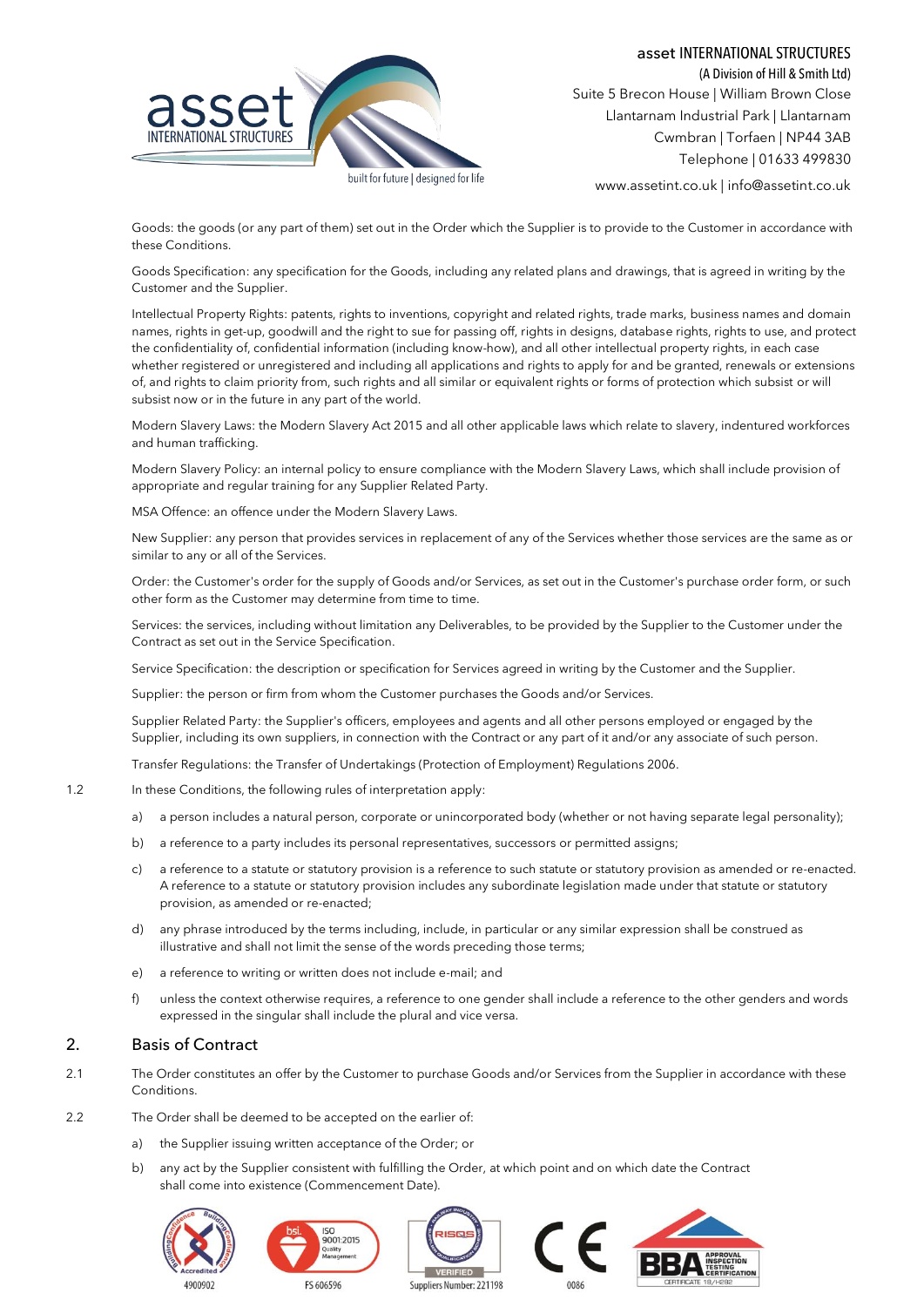

(A Division of Hill & Smith Ltd) Suite 5 Brecon House | William Brown Close Llantarnam Industrial Park | Llantarnam Cwmbran | Torfaen | NP44 3AB Telephone | 01633 499830

www.assetint.co.uk | info@assetint.co.uk

- 2.3 An Order may be withdrawn or amended by the Customer at any time before acceptance by the Supplier. If the Supplier is unable to accept an Order, it shall notify the Customer promptly.
- 2.4 These Conditions apply to the Contract to the exclusion of any other terms that the Supplier seeks to impose or incorporate at any time including in accordance with claus[e 2.2](#page-2-0)[\(a\)](#page-2-1) above, or which are implied by trade, custom, practice or course of dealing.
- 2.5 All of these Conditions shall apply to the supply of both Goods and Services except where the application to one or the other is specified.

# 3. Supply of Goods

- <span id="page-3-0"></span>3.1 The Supplier shall ensure that, in addition to conforming in all respects to the relevant provisions of the Sale of Goods Act 1979 and the Supply of Goods and Services Act 1982 and with all other statutory and legal requirements the Goods shall:
	- a) correspond with their description and any applicable Goods Specification and all samples provided or given by the Supplier to the Customer, and all written descriptions published by the Supplier (whether specifically to us or generally) in respect of the Goods;
	- b) be of satisfactory quality (within the meaning of the Sale of Goods Act 1979) and fit for any purpose held out by the Supplier or made known to the Supplier by the Customer, expressly or by implication, and in this respect the Customer relies on the Supplier's skill and judgment;
	- c) where applicable, be free from defects in design, materials and workmanship and remain so for 12 months after delivery;
	- d) not infringe the privacy rights or Intellectual Property Rights of any third party; and
	- e) comply with all applicable laws, rules, statutes, regulations, bye-laws and codes of practice, including in relation to the manufacture, labelling, packaging, storage, handling and delivery of the Goods.
- 3.2 The Supplier shall ensure that at all times it has and maintains all the licences, permissions, authorisations, consents and permits that it needs to carry out its obligations under the Contract in respect of the Goods.
- 3.3 The Customer shall have the right to inspect and test the Goods at any time before delivery.
- 3.4 If following such inspection or testing the Customer considers that the Goods do not conform or are unlikely to comply with the Supplier's undertakings at claus[e 3.1,](#page-3-0) the Customer shall inform the Supplier and the Supplier shall immediately take such remedial action as is necessary to ensure compliance.
- 3.5 Notwithstanding any such inspection or testing, the Supplier shall remain fully responsible for the Goods and any such inspection or testing shall not reduce or otherwise affect the Supplier's obligations under the Contract, and the Customer shall have the right to conduct further inspections and tests after the Supplier has carried out its remedial actions.
- 3.6 Any acceptance of defective Goods or any payment made in respect thereof, shall not constitute a waiver of any of the Customer's rights and remedies, including those set out at clause [7.](#page-6-0)

## 4. Delivery of Goods

- 4.1 The Supplier shall ensure that:
	- a) the Goods are properly packed and secured in such manner as to enable them to reach their destination in good condition;
	- b) each delivery of the Goods is accompanied by a delivery note which shows the date of the Order, the Order number (if any), the type and quantity of the Goods (including the code number of the Goods (where applicable)), special storage instructions (if any) and, if the Goods are being delivered by instalments, the outstanding balance of Goods remaining to be delivered; and
	- c) if the Supplier requires the Customer to return any packaging material for the Goods to the Supplier, that fact is clearly stated on the delivery note. Any such packaging material shall only be returned to the Supplier at the cost of the Supplier.
- 4.2 The Supplier shall deliver the Goods:
	- a) on the date specified in the Order or, if no such date is specified, then within three (3) days of the date of the Order;
	- b) to the Customer's premises at the address set out in the Order or as instructed by the Customer before delivery (Delivery Location);
	- c) during the Customer's normal hours of business on a Business Day, or as instructed by the Customer.









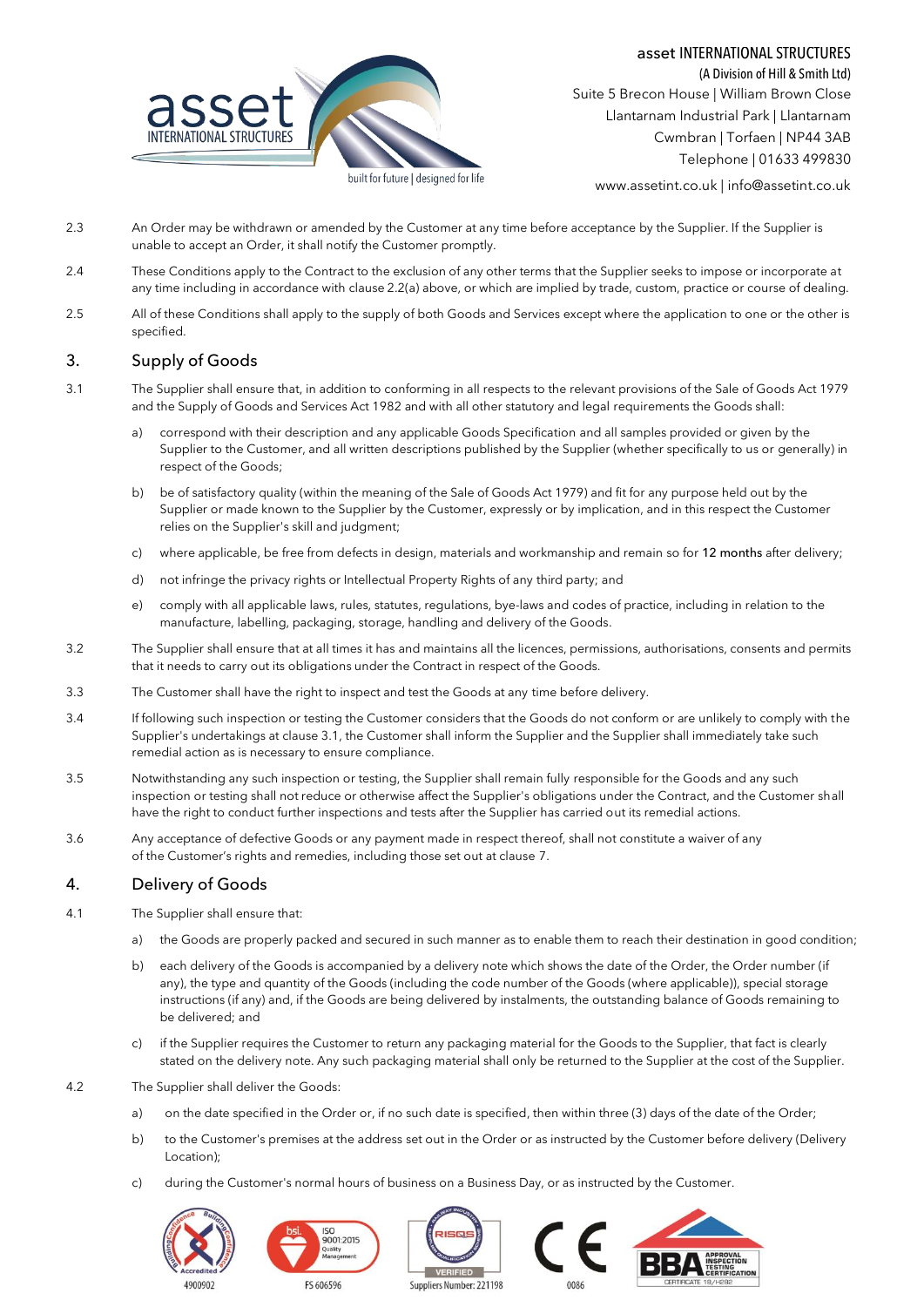



(A Division of Hill & Smith Ltd) Suite 5 Brecon House | William Brown Close Llantarnam Industrial Park | Llantarnam Cwmbran | Torfaen | NP44 3AB Telephone | 01633 499830

www.assetint.co.uk | info@assetint.co.uk

Time of delivery of the Goods is of the essence of the Contract.

- 4.3 Delivery of the Goods shall be completed on the completion of unloading of the Goods at the Delivery Location.
- 4.4 If the Supplier:
	- a) delivers less than ninety per cent (90%) of the quantity of Goods ordered, the Customer may reject the Goods; or
	- b) delivers more than one hundred per cent (100%) of the quantity of Goods ordered, the Customer may at its sole discretion reject the Goods or the excess Goods and any rejected Goods shall be returnable at the Supplier's risk and expense. If the Supplier delivers more or less than the quantity of Goods ordered and the Customer accepts the delivery, a pro rata adjustment shall be made to the price for such Goods.
- 4.5 The Supplier shall not deliver the Goods in instalments without the Customer's prior written consent. Where it is agreed that the Goods are delivered by instalments, they may be invoiced and paid for separately. However, failure by the Supplier to deliver any one instalment on time or at all or any defect in an instalment shall entitle the Customer to the remedies set out in clauses [7.1](#page-6-1) and/o[r 7.2](#page-6-2) below.
- 4.6 Risk in the Goods shall pass to the Customer on delivery and when the Customer has accepted the Goods as conforming in every respect with the Contract.
- 4.7 Title to the Goods shall pass to the Customer on the sooner of: (a) payment by the Customer for the Goods; or (b) delivery of the Goods to the Customer.

# 5. Supply of Services

- 5.1 If the Contract is for or includes Services to be performed by the Supplier then the Supplier shall, from the Commencement Date and for the duration of the Contract, provide the Services to the Customer in accordance with the terms of the Contract.
- 5.2 The Supplier shall meet any performance dates for the Services specified in the Order or notified to the Supplier by the Customer and time of performance of the Services is of the essence of the Contract.
- <span id="page-4-0"></span>5.3 In providing the Services, the Supplier warrants and undertakes that it shall:
	- a) co-operate with the Customer in all matters relating to the Services, and comply with all instructions of the Customer;
	- b) perform the Services with the best care, skill and diligence in accordance with best practice in the Supplier's industry, profession or trade;
	- c) use personnel who are suitably skilled and experienced to perform tasks assigned to them, and in sufficient number to ensure that the Supplier's obligations are fulfilled in accordance with this Contract;
	- d) ensure that the Services and Deliverables will conform with all descriptions and specifications set out in the Service Specification, and that the Deliverables shall be fit for any purpose expressly or impliedly made known to the Supplier by the Customer;
	- e) provide all equipment, tools and vehicles and such other items as are required to provide the Services;
	- f) use the best quality goods, materials, standards and techniques, and ensure that the Deliverables, and all goods and materials supplied and used in the Services or transferred to the Customer, will be free from defects in workmanship, installation and design;
	- g) obtain and at all times maintain all necessary licences and consents, and comply with all applicable laws, statutes, regulations, bye-laws, licences and codes of practice;
	- h) observe all health and safety rules and regulations and any other security requirements that apply at any of the Customer's premises and use best endeavours to cause minimum disruption to the Customer;
	- i) immediately advise the Customer with as much notice as possible if it becomes aware of any circumstances that may cause delay, disruption or failure to perform the Services and the Supplier shall use all reasonable endeavours to mitigate against such problems;
	- j) hold all materials, equipment and tools, drawings, specifications and data supplied by the Customer to the Supplier (Customer Materials) in safe custody at its own risk, maintain the Customer Materials in good condition until returned to the Customer, and not dispose or use the Customer Materials other than in accordance with the Customer's written instructions or authorisation; and









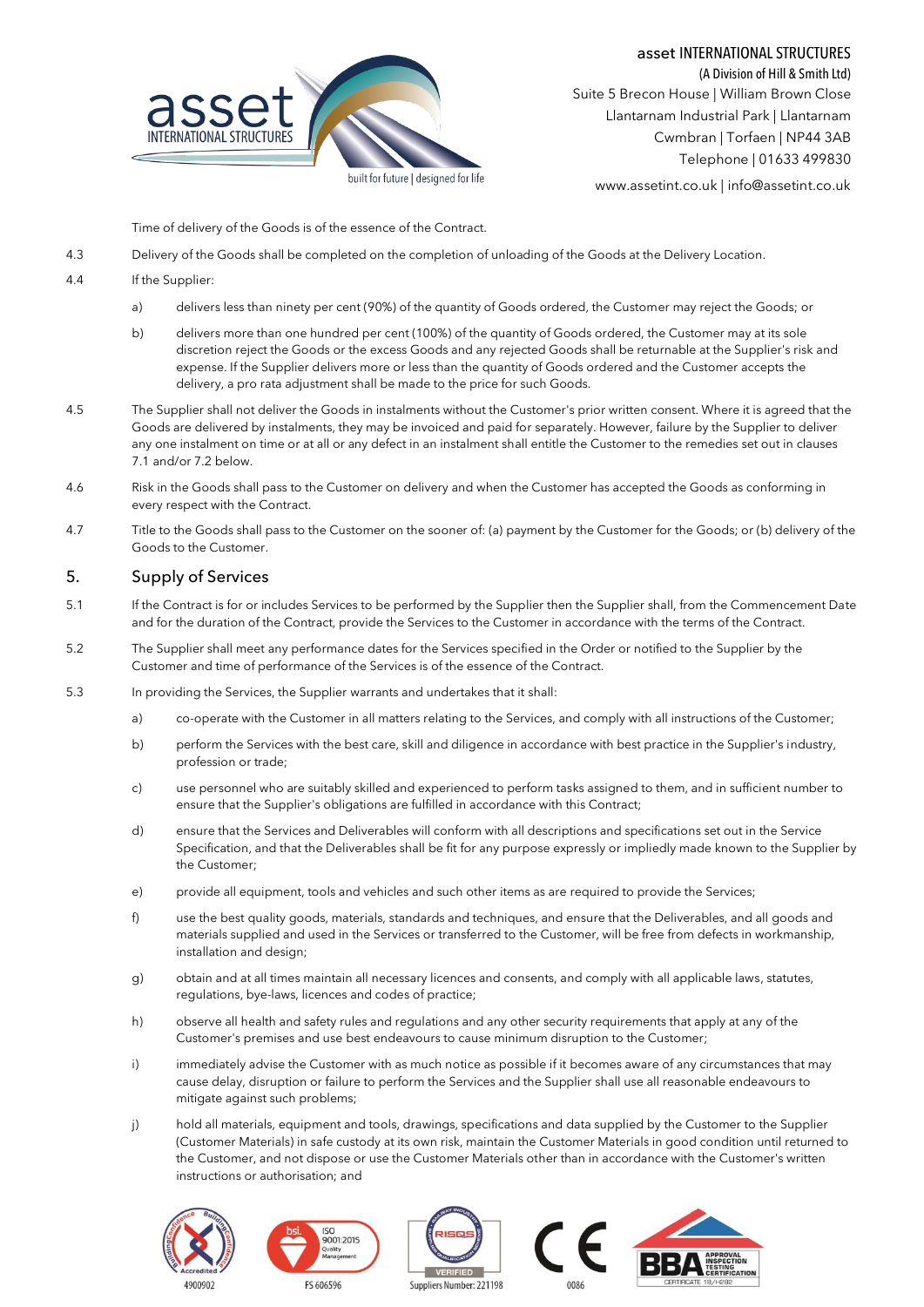

(A Division of Hill & Smith Ltd) Suite 5 Brecon House | William Brown Close Llantarnam Industrial Park | Llantarnam Cwmbran | Torfaen | NP44 3AB Telephone | 01633 499830

www.assetint.co.uk | info@assetint.co.uk

k) not do or omit to do anything which may cause the Customer to lose any licence, authority, consent or permission upon which it relies for the purposes of conducting its business, and the Supplier acknowledges that the Customer may rely or act on the Services.

### <span id="page-5-0"></span>6. Compliance

- 6.1 In the performance of all of its obligations under these Conditions and the Contract the Supplier shall comply with this claus[e 6](#page-5-0) at all times.
- 6.2 Each Party agrees to comply fully, at its own expense, with all applicable laws and regulations of the United Kingdom and any other applicable local law or regulation, including (without limitation) import and export laws, restrictions, national security controls, anti-slavery and human trafficking legislation and anti-corruption legislation.
- <span id="page-5-1"></span>6.3 The Supplier represents, warrants and undertakes to the Customer that:
	- a) in relation to these Conditions and the Contract and/or its subject matter or otherwise, neither the Supplier nor any of its employees, sub-contractors or agents or others performing services on behalf of the Supplier has done (or agreed to do) or will do (or agree to do) anything which constitutes a breach by the Supplier or Customer of the Compliance Regulations;
	- b) the Supplier has in place, and will at all times during the term of the Contract continue to have in place, a Modern Slavery Policy and adequate procedures designed to prevent any person associated with the Supplier from committing an offence under the Compliance Regulations and will at all times during the term of the Contract comply, with the most recent guidance issued from time to time by any applicable government department or regulatory body in relation to the Compliance Regulations;
	- c) the Supplier is aware of any circumstances within its supply chain or involving any Supplier Related Party that could give rise to an investigation relating to an alleged breach of, or prosecution under, the Compliance Regulations;
	- d) the Supplier will not use and will ensure that its supply chain does not use any Conflict Minerals in its manufacturing or contract manufacturing activities or in the provision of the Goods or Services;
	- e) the Supplier shall comply with the Compliance Regulations in connection with the Contract or its relationship with the Customer or any companies within the Hill & Smith Holdings plc group of companies, and the Customer's business and shall immediately notify the Customer if it discovers or suspects that any of its officers, directors, employees or representatives are acting or have acted in a way which violates such Compliance Regulations and take such remedial action as the Customer shall reasonably direct;
	- f) the Supplier shall maintain such records relating to any Contract and/or in relation to these Conditions as to enable the Customer to determine the Supplier's compliance with the Compliance Regulations in accordance with claus[e 6.6;](#page-6-3)
	- g) the Supplier will sign an Anti-Corruption Certification substantially in the format set out i[n Schedule](#page-14-0) 1, as amended from time to time by the Customer, at least once in every 12 month period of the Contract;
	- h) the Supplier will promptly co-operate (and will procure that each of its employees, agents, sub-contractors and any others performing services on its behalf in relation to the contract and/or its subject matter will co-operate) with the Customer and/or any regulator and/or prosecutor in any investigation relating to any breach, or alleged breach, of any Compliance Regulation by the Supplier or any of its employees, agents, sub-contractors or others performing services on its behalf; and
	- i) neither the Supplier nor any of its shareholders, subsidiaries or affiliates nor any of its or their directors, officers, agents or employees has been subject to any investigation by any government agency with regard to any breach of the Compliance Regulations.
- 6.4 The Supplier will throughout the term of the Contract comply with, monitor and enforce the obligations referred to in claus[e 6.3](#page-5-1) above.
- 6.5 Without prejudice to claus[e 19.1\(](#page-12-0)b), the Supplier shall ensure that any contract it enters into with a Supplier Related Party contains substantially the same provisions as those provisions in the Contract and/or the Conditions, including an obligation to comply with the Modern Slavery Laws and the Modern Slavery Policy, and an ability for the Supplier to audit any Supplier Related Party to ensure compliance with the Modern Slavery Policy, the Customer's Modern Slavery Policy and the Modern Slavery Laws.









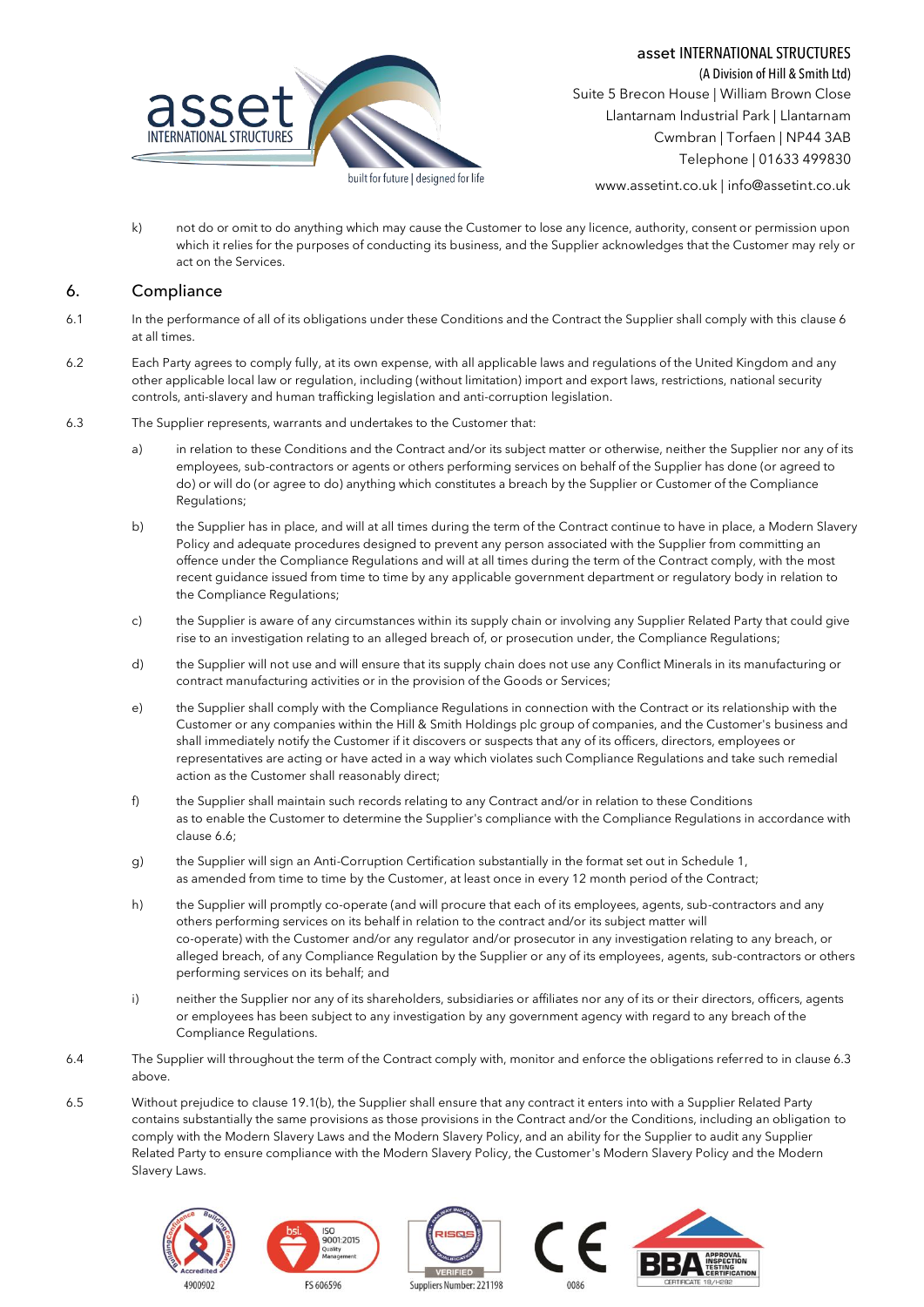

(A Division of Hill & Smith Ltd) Suite 5 Brecon House | William Brown Close Llantarnam Industrial Park | Llantarnam Cwmbran | Torfaen | NP44 3AB Telephone | 01633 499830

www.assetint.co.uk | info@assetint.co.uk

- <span id="page-6-3"></span>6.6 The Supplier shall carry out an annual audit to monitor its compliance with the Compliance Regulations and provide a copy of the audit report to the Customer which shall include details of the steps taken by the Supplier to ensure compliance with the Compliance Regulations. The Supplier shall also provide a copy of its latest annual transparency statement (as required by section 54 of the Modern Slavery Act 2015) to the Customer promptly after it is published.
- <span id="page-6-4"></span>6.7 The Supplier agrees that it must be able to demonstrate its compliance with the requirements referred to in this claus[e 6](#page-5-0) at the request of and to the satisfaction of the Customer which includes, but is not limited to, the Customer having the right to inspect (at the Customer's cost and upon reasonable notice) any site, records and files of the Supplier relating to the Contract (or any other business transaction with the Customer or any member of the Hill & Smith Holdings PLC group of companies).
- 6.8 The Supplier shall, at its own cost, perform any appropriate remediation actions required by the Customer or any regulator to address any issues or failures whether identified by an audit carried out pursuant to clauses [6.6](#page-6-3) o[r 6.7](#page-6-4) or otherwise, and within such timescales as are agreed with the Customer.
- <span id="page-6-5"></span>6.9 If the Supplier fails to comply with this clause 6, the Customer shall be entitled, in its sole discretion, to terminate the Contract and any other contracts between the Supplier and Customer without penalty to the Customer but with obligations for the Supplier to remedy any damages suffered by the Customer as a result of such termination or breach of Contract. Any termination pursuant to this claus[e 6.9](#page-6-5) will be without prejudice to any right and/or remedy, that has already accrued, or may subsequently accrue, to the Customer.
- 6.10 The Supplier shall be responsible for obtaining any necessary import and export licences or permits necessary for the performance of its obligations under the Contract and the Supplier shall be responsible for any and all customs, duties, clearance charges, taxes, brokers' fees and other amounts payable in connection with the importation, exportation and delivery of the Goods and Services and any associated technology.
- 6.11 The Supplier in addition, hereby confirms to the Customer, that it does not in the course of its general business activities, (regardless of any prior export licence, licence exception or general licence), supply Goods or Services and their associated technologies directly or indirectly to any person, entity or into any territory which is embargoed, prohibited, debarred or otherwise the subject of sanctions from the United Kingdom, the European Union, the United States of America or the territory in which the Supplier is located.
- 6.12 In addition to all other remedies available to the Customer, the Supplier shall indemnify the Customer against all liabilities, costs, expenses, damages and losses (including any indirect, special or consequential losses or damages, and any direct or indirect loss of profit, loss of revenue, loss of business, loss of reputation and all interest, penalties and legal and other professional costs and expenses) suffered or incurred by the Customer arising out of or in connection with the Supplier's breach of any of the provisions of this claus[e 6.](#page-5-0)
- 6.13 For the avoidance of doubt, this clause 6 shall survive termination or expiry of the Contract, howsoever arising.

## <span id="page-6-0"></span>7. Customer Remedies

- <span id="page-6-1"></span>7.1 If the Supplier fails to deliver the Goods and/or perform the Services by the applicable date, the Customer shall, without limiting its other rights or remedies, have one or more of the following rights:
	- a) to terminate the Contract with immediate effect by giving written notice to the Supplier;
	- b) to refuse to accept any subsequent performance of the Services and/or delivery of the Goods which the Supplier attempts to make without any liability of the Customer to the Supplier;
	- c) to recover from the Supplier any costs incurred by the Customer in obtaining substitute goods and/or services from a third party;
	- d) where the Customer has paid in advance for Services that have not been provided by the Supplier and/or Goods which have not been delivered by the Supplier, to have such sums refunded by the Supplier; and
	- e) to claim damages for any additional costs, loss or expenses incurred by the Customer which are in any way attributable to the Supplier's failure to meet such dates.
- <span id="page-6-2"></span>7.2 If the Goods are not delivered by the applicable date, the Customer may, at its option, claim or deduct five per cent (5%) of the price of the Goods for each week's delay in delivery by way of liquidated damages, up to a maximum of twenty per cent (20%) of the total price of the Goods. If the Customer exercises its rights under this claus[e 7.2](#page-6-2) it shall not be entitled to any of the remedies set out in clause [7.1](#page-6-1) in respect of the Goods' late delivery.
- 7.3 If the Supplier has delivered Goods that do not comply with the undertakings set out in claus[e 3.1](#page-3-0) and/or performed









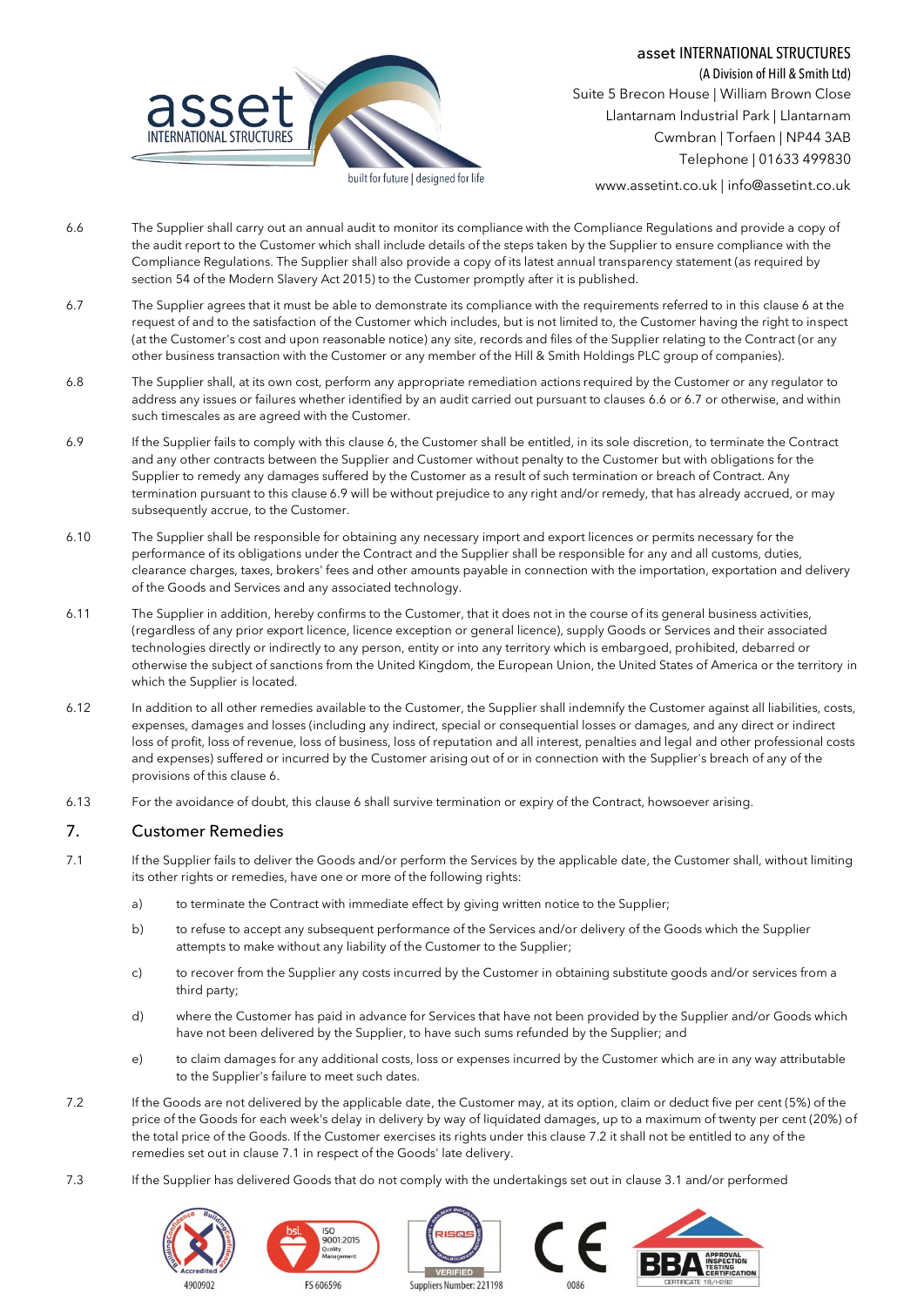### asset INTERNATIONAL STRUCTURES

(A Division of Hill & Smith Ltd)



Suite 5 Brecon House | William Brown Close Llantarnam Industrial Park | Llantarnam Cwmbran | Torfaen | NP44 3AB Telephone | 01633 499830

www.assetint.co.uk | info@assetint.co.uk

Services that do not comply with the undertakings set out in claus[e 5.3,](#page-4-0) then, without limiting its other rights or remedies, the Customer shall have one or more of the following rights, whether or not it has accepted the Goods or Services:

- a) to reject the Goods (in whole or in part) whether or not title has passed and to return them to the Supplier at the Supplier's own risk and expense;
- b) to terminate the Contract with immediate effect by giving written notice to the Supplier;
- c) to require the Supplier at its sole cost to repair or replace the rejected Goods, or to provide a full refund of the price of the rejected Goods (if paid);
- d) to require the Supplier at its sole cost to re-execute the Services in accordance with the Contract, or to provide a full refund of the price of the rejected Services;
- e) to refuse to accept any subsequent delivery of the Goods which the Supplier attempts to make;
- f) to refuse to make payment of the price of the Goods or Services;
- g) to recover from the Supplier any expenditure incurred by the Customer in obtaining substitute goods and/or services from a third party; and
- h) to claim damages for any additional costs, loss or expenses incurred by the Customer arising from the Supplier's failure to supply Goods in accordance with claus[e 3.1](#page-3-0) and/or Services in accordance with claus[e 5.3.](#page-4-0)
- 7.4 These Conditions shall extend to any substituted or remedial services and/or repaired, or replacement goods supplied by the Supplier.
- 7.5 If the Customer exercises any right under these Conditions the Customer may at its absolute discretion require the Supplier to collect the relevant Goods forthwith or return the Goods to the Supplier at the Supplier's cost.
- 7.6 The Customer's rights under this Contract are in addition to its rights and remedies implied by statute and common law.

# 8. Customer's Obligations

- 8.1 The Customer shall:
	- a) provide the Supplier with reasonable access at reasonable times to the Customer's premises for the purpose of providing the Services in accordance with the Contract; and
	- b) provide such information as the Supplier may reasonably request for the provision of the Services and the Customer considers reasonably necessary for the purpose of providing the Services in accordance with the Contract.

# 9. Charges and Payment

- 9.1 The price for the Goods:
	- a) shall be the price set out in the Order, or if no price is quoted, the price set out in the Supplier's published price list in force at the Commencement Date;
	- b) shall be payable in the currency stated on the Order or, where no currency is stated, in pounds sterling; and
	- c) shall be inclusive of the costs of packaging, labelling, loading, unloading, insurance, delivery, freight and carriage of the Goods, unless otherwise agreed in writing by the Customer. No extra charges shall be effective unless agreed in writing and signed by the Customer.
- 9.2 The charges for the Services shall be set out in the Order, and shall be the full and exclusive remuneration of the Supplier in respect of the performance of the Services. Unless otherwise agreed in writing by the Customer, the charges for the Services shall include every cost and expense of the Supplier directly or indirectly incurred in connection with the performance of the Services.
- 9.3 In respect of Goods, the Supplier shall invoice the Customer on or at any time after completion of delivery. In respect of Services, the Supplier shall invoice the Customer on completion of performance of the Services. Each invoice shall include such supporting information required by the Customer to verify the accuracy of the invoice, including but not limited to the relevant purchase order number.
- 9.4 In consideration of the supply of Goods and/or Services by the Supplier, the Customer shall pay the invoiced amounts within









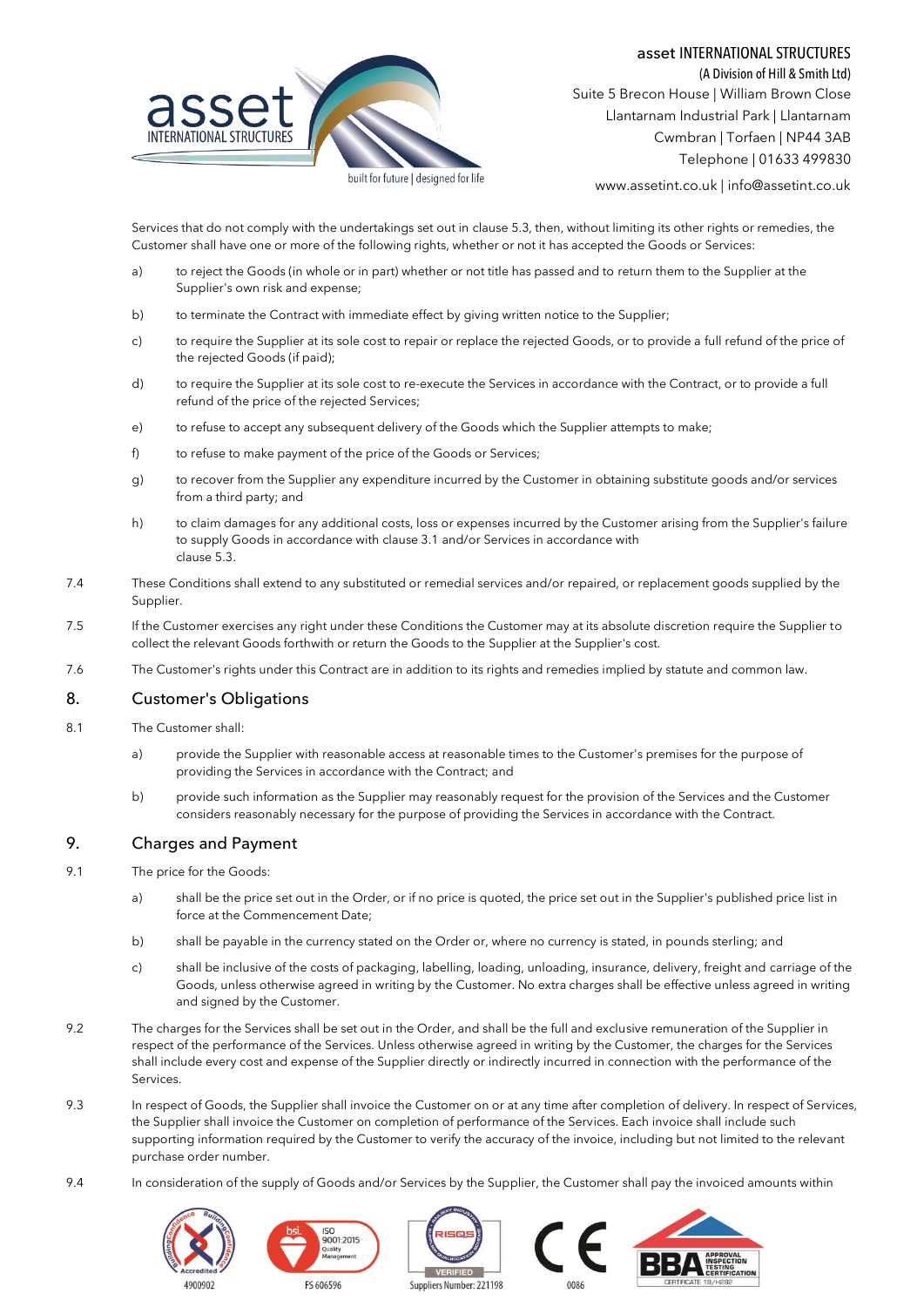

(A Division of Hill & Smith Ltd) Suite 5 Brecon House | William Brown Close Llantarnam Industrial Park | Llantarnam Cwmbran | Torfaen | NP44 3AB Telephone | 01633 499830

www.assetint.co.uk | info@assetint.co.uk

- 9.5 thirty (30) days of the end of the month in which a correctly rendered invoice is provided by the Supplier to the Customer. Time of payment is not of the essence.
- 9.6 All amounts payable by the Customer under the Contract are exclusive of amounts in respect of valued added tax chargeable from time to time (VAT). Where any taxable supply for VAT purposes is made under the Contract by the Supplier to the Customer, the Customer shall, on receipt of a valid VAT invoice from the Supplier, pay to the Supplier such additional amounts in respect of VAT as are chargeable on the supply of the Goods and/or Services at the same time as payment is due for the supply of the Goods and/or Services.
- 9.7 If a party fails to make any payment due to the other party under the Contract by the due date for payment, then the defaulting party shall pay interest on the overdue amount at the rate of 2% above the base rate of the Bank of England. Such interest shall accrue on a daily basis from the due date until the date of actual payment of the overdue amount, whether before or after judgment. The defaulting party shall pay the interest together with the overdue amount. This clause shall not apply to payments that the defaulting party disputes in good faith.
- 9.8 The Supplier shall maintain complete and accurate records of the time spent and materials used by the Supplier in providing the Services, and the Supplier shall allow the Customer to inspect such records at all reasonable times on request.
- 9.9 The Supplier agrees that:
	- 9.9.1 if at any time the Supplier sells any Goods and/or Services to a comparable customer for less than the fees then in force for Goods and/or Services, the Supplier shall reduce the relevant fees to match the lower price for so long as the lower price is available and refund to the Customer the difference between the fees and the lower price in respect of the Customer's purchases of the Goods and/or Services after the Supplier began charging the lower price. For these purposes, "comparable" means a customer that purchases goods and/or services in substantially similar volumes as the Customer on broadly similar terms and conditions; and
	- 9.9.2 the Customer shall be entitled to any discount for prompt payment, bulk purchase or volume of purchase that the Supplier customarily grants.
- 9.10 The Customer may at any time, without limiting any of its other rights or remedies, set off any liability of the Supplier to the Customer against any liability of the Customer to the Supplier, whether either liability is present or future, liquidated or unliquidated, and whether or not either liability arises under the Contract or otherwise.

# 10. Intellectual Property Rights

- 10.1 In respect of the Goods and any goods that are transferred to the Customer as part of the Services under this Contract, including without limitation the Deliverables or any part of them, the Supplier warrants that it has full clear and unencumbered title to all such items, and that at the date of delivery of such items to the Customer, it will have full and unrestricted rights to sell and transfer all such items to the Customer.
- <span id="page-8-0"></span>10.2 The Supplier assigns to the Customer, with full title guarantee and free from all third party rights, all Intellectual Property Rights in the products of the Services, including for the avoidance of doubt the Deliverables.
- 10.3 The Supplier shall obtain waivers of all moral rights in the products, including for the avoidance of doubt the Deliverables, of the Services to which any individual is now or may be at any future time entitled under Chapter IV of Part I of the Copyright Designs and Patents Act 1988 or any similar provisions of law in any jurisdiction.
- 10.4 The Supplier shall, promptly at the Customer's request, do (or procure to be done) all such further acts and things and the execution of all such other documents as the Customer may from time to time require for the purpose of securing for the Customer the full benefit of the Contract, including all right, title and interest in and to the Intellectual Property Rights assigned to the Customer in accordance with claus[e 10.2](#page-8-0) above.
- 10.5 All Customer Materials are the exclusive property of the Customer.
- 10.6 Any background Intellectual Property Rights subsisting in any information provided by the Customer to the Supplier including in the Customer Materials shall remain vested in the Customer and the Customer shall grant to the Supplier a non-exclusive, worldwide, royalty free, revocable licence to use such background Intellectual Property Rights solely for the period of the Contract for the purposes of the Contract. Such licence shall be non-transferable, non-assignable and non-sublicensable except to the extent that the Customer gives its express prior written consent (which may be provided or withheld or conditional, in the Customer's absolute discretion). Any foreground Intellectual Property Rights generated by the Supplier in the performance of its obligations under the Contract or in respect of these Conditions shall vest in the Customer absolutely and the Supplier shall have no interest right or title in respect of the same.

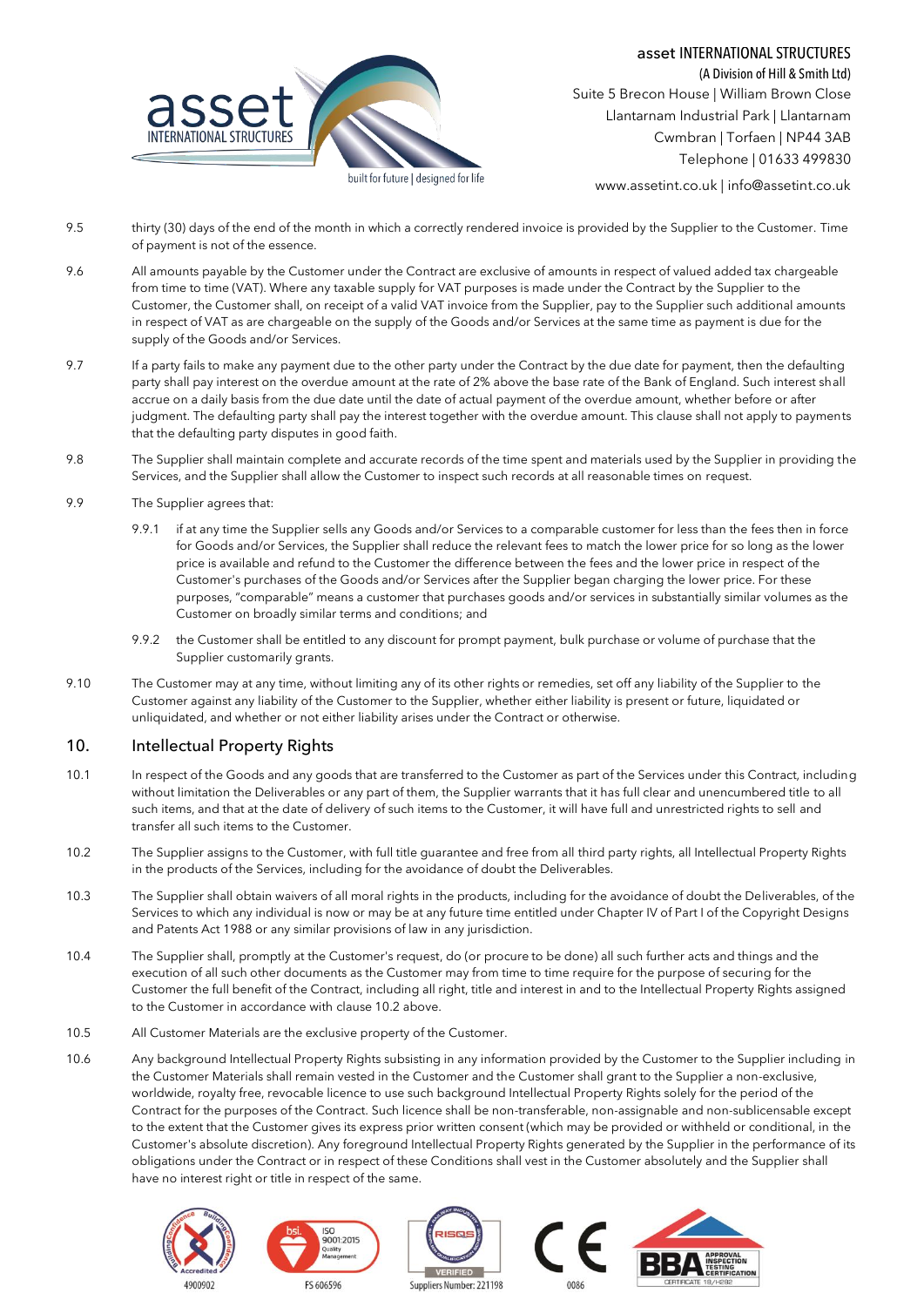



(A Division of Hill & Smith Ltd) Suite 5 Brecon House | William Brown Close Llantarnam Industrial Park | Llantarnam Cwmbran | Torfaen | NP44 3AB Telephone | 01633 499830

www.assetint.co.uk | info@assetint.co.uk

## <span id="page-9-1"></span>11. Indemnity

- 11.1 The Supplier shall keep the Customer indemnified against all liabilities, costs, expenses, damages and losses (including but not limited to any indirect, special or consequential losses and any direct or indirect loss of profit, loss of revenue, loss of business, loss of anticipated savings, loss of reputation and all interest, penalties and legal costs (calculated on a full indemnity basis) and all other reasonable professional costs and expenses) suffered incurred by the Customer as a result of or in connection with:
	- a) any claim made against the Customer for actual or alleged infringement of a third party's Intellectual Property Rights arising out of, or in connection with, the manufacture, supply or use of the Goods, or receipt, use or supply of the Deliverables and/or the Services, to the extent that the claim is attributable to the acts or omissions of the Supplier, its employees, agents or subcontractors;
	- b) any claim made against the Customer by a third party for death, personal injury or damage to property arising out of, or in connection with, defects in Goods and/or Deliverables, to the extent that the defects in the Goods and/or Deliverables are attributable to the acts or omissions of the Supplier, its employees, agents or subcontractors;
	- c) any claim made against the Customer by a third party arising out of or in connection with the supply of the Goods or the Services, to the extent that such claim arises out of the breach, negligent performance or failure or delay in performance of the Contract by the Supplier, its employees, agents or subcontractors; and
	- d) any breach of clause[s 6](#page-5-0) an[d 14.](#page-9-0)
- 11.2 This clause [11](#page-9-1) shall survive termination of the Contract.

## 12. Insurance

During the term of the Contract and for a period of six (6) years thereafter, the Supplier shall maintain in force, with a reputable insurance company, professional indemnity insurance, product liability insurance and public liability insurance to cover the liabilities that may arise under or in connection with the Contract each in the amount which is the higher of:

- a) the insurance amount(s) specified in the Contract; or
- b) in respect of the provision of the Services, cover in the amount of £1,000,000 (One Million Pounds) per event and £3,000,000 (Three Million Pounds) in aggregate and in respect of the manufacture and supply of Goods, cover in the amount of £1,000,000 (One Million Pounds) per event and £5,000,000 (Five Million Pounds) in the aggregate,

and shall, at the Customer's request, produce both the insurance certificate giving details of cover and the receipt for the current year's premium in respect of each of the requisite insurances.

## <span id="page-9-2"></span>13. Confidentiality

- 13.1 A party (receiving party) shall keep in strict confidence all technical or commercial know-how, specifications, inventions, processes or initiatives which are of a confidential nature and have been disclosed to the receiving party by the other party (disclosing party), its employees, agents or subcontractors, and any other confidential information concerning the disclosing party's business, its products and services which the receiving party may obtain. The receiving party shall only disclose such confidential information to those of its employees, agents and subcontractors who need to know it for the purpose of discharging the receiving party's obligations under the Contract, and shall ensure that such employees, agents and subcontractors comply with the obligations set out in this clause as though they were a party to the Contract. The receiving party may also disclose such of the disclosing party's confidential information as is required to be disclosed by law, any governmental or regulatory authority or by a court of competent jurisdiction.
- 13.2 This clause [13](#page-9-2) shall survive termination of the Contract.

## <span id="page-9-0"></span>14. Processing of Personal Data

- 14.1 In this claus[e 14](#page-9-0), the terms "Controller", "Data Subject", "Personal Data", "Processing" and "Processor" shall have the meanings given to them in Data Protection Laws, and "Process" and "Processed" shall be construed accordingly.
- 14.2 Unless otherwise expressly stated in this Contract:
- 14.2.1 the Supplier's obligations and the Customer's rights and remedies under this clause [14](#page-9-0) are cumulative with, and additional to, any other provisions of this Contract; and

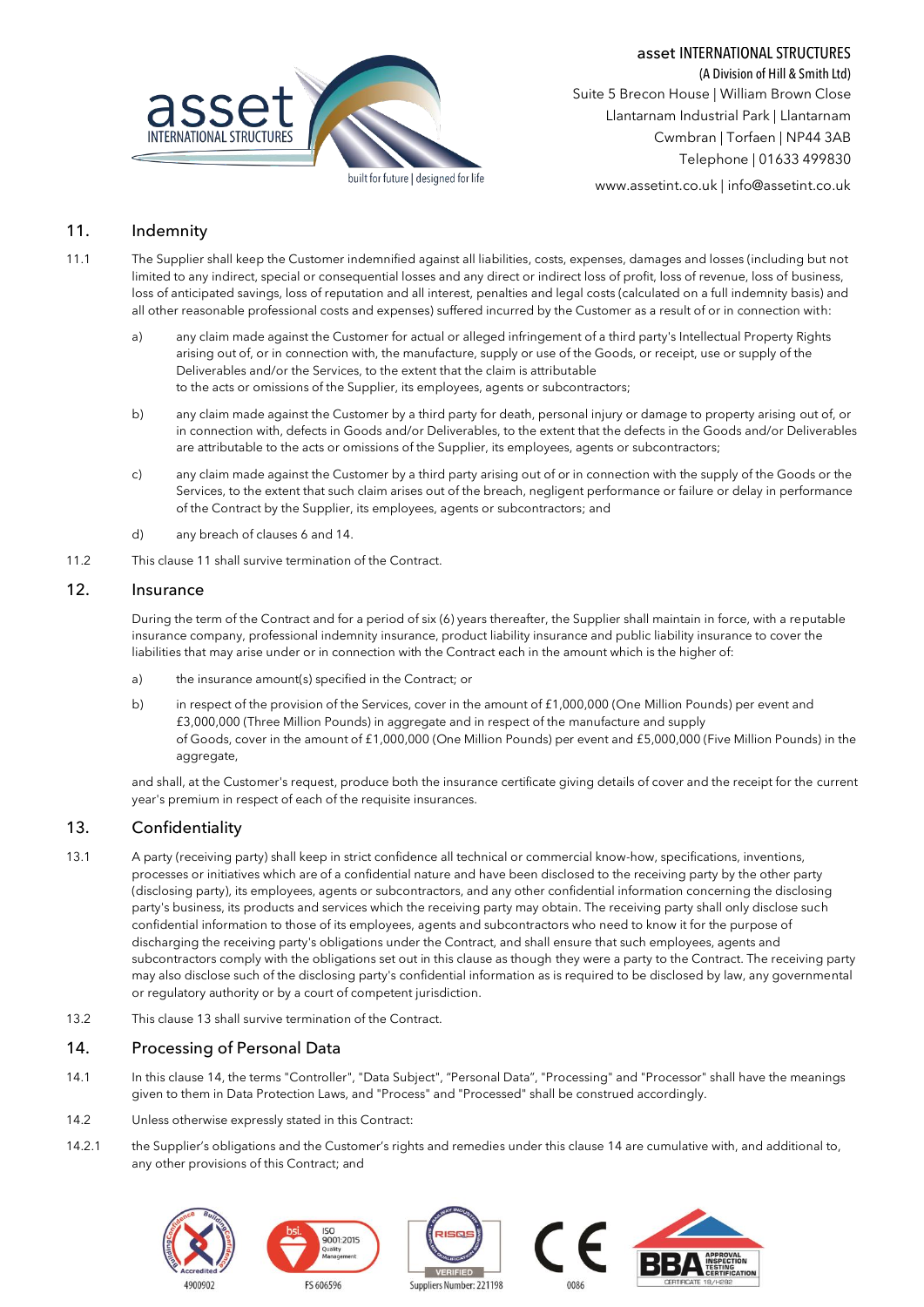

(A Division of Hill & Smith Ltd) Suite 5 Brecon House | William Brown Close Llantarnam Industrial Park | Llantarnam Cwmbran | Torfaen | NP44 3AB Telephone | 01633 499830

www.assetint.co.uk | info@assetint.co.uk

- 14.2.2 this clause [14](#page-9-0) shall prevail over any other provision of this Contract in the event of any conflict.
- 14.3 The Customer and the Supplier shall each Process Personal Data in order to perform their respective obligations under the Contract (the "Common Data").
- 14.4 The Customer and the Supplier acknowledge that the factual arrangement between them dictates the role of each party in respect of the Data Protection Laws. Notwithstanding the foregoing, both parties anticipate that, for the purposes of the Contract, in most instances, the Customer and the Supplier shall each be a Controller of the Common Data in common with the other.
- 14.5 In respect of the Common Data, the Customer and the Supplier shall each:
- 14.5.1 comply with their respective obligations under the Data Protection Laws;
- 14.5.2 use all reasonable efforts to assist the other to comply with such obligations as are respectively imposed on them by the Data Protection Laws; and
- 14.5.3 ensure that all fair processing notices have been given (and/or, as applicable, consents obtained) and are sufficient in scope to enable the other party to Process the Common Data as required in order to obtain the benefit of its rights, and to fulfil its obligations, under the Contract in accordance with the Data Protection Laws.
- 14.6 In respect of the Common Data the Supplier shall at all times implement and maintain appropriate technical and organisational measures to protect Personal Data against accidental, unauthorised or unlawful destruction, loss, alteration, disclosure or access. Such technical and organisational measures shall be at least equivalent to the technical and organisational measures used by the Customer and shall reflect the nature of the Personal Data.
- 14.7 The Supplier shall (at no cost to the Customer) record and refer all requests and communications received from Data Subjects or any supervisory authority to the Customer which relate (or which may relate) to any Common Data promptly (and in any event within three days of receipt) and shall not respond to any without the Customer's express written approval and strictly in accordance with the Customer's instructions unless and to the extent required by law.
- 14.8 The Supplier shall indemnify and keep indemnified the Customer against:
- 14.8.1 all losses, claims, damages, liabilities, fines, interest, penalties, costs, charges, sanctions, expenses, compensation paid to Data Subjects (including compensation to protect goodwill and ex gratia payments), demands and legal and other professional costs (calculated on a full indemnity basis and in each case whether or not arising from any investigation by, or imposed by, a supervisory authority) arising out of or in connection with any breach by the Supplier of its obligations under this claus[e 14;](#page-9-0) and
- 14.8.2 all amounts paid or payable by the Customer to a third party which would not have been paid or payable if the Supplier's breach of this claus[e 14](#page-9-0) had not occurred.
- 14.9 This clause [14](#page-9-0) shall survive termination or expiry of this Contract for any reason.
- 14.10 The Supplier shall perform all its obligations under this clause [14](#page-9-0) at no cost to the Customer.

### 15. Termination

- 15.1 Without limiting its other rights or remedies, the Customer may terminate the Contract in whole or in part:
	- a) in respect of the supply of Services, by giving the Supplier one (1) months' written notice; and
	- b) in respect of the supply of Goods, in whole or in part at any time before delivery with immediate effect by giving written notice to the Supplier, whereupon the Supplier shall discontinue all work on the Contract. The Customer shall pay the Supplier fair and reasonable compensation for any work in progress to the extent that the same cannot be redeployed or otherwise mitigated in respect of the Goods at the time of termination, but such compensation shall not include loss of anticipated profits (whether direct or indirect) or any consequential loss, special loss or indirect loss or damage whatsoever.
- 15.2 Without limiting its other rights or remedies, the Supplier may terminate the Contract by giving the Customer three (3) months' written notice.
- 15.3 In any of the circumstances in these Conditions in which a party may terminate the Contract, where both Goods and Services are supplied, that party may terminate the Contract in respect of the Goods, or in respect of the Services, and the Contract shall continue in respect of the remaining supply.

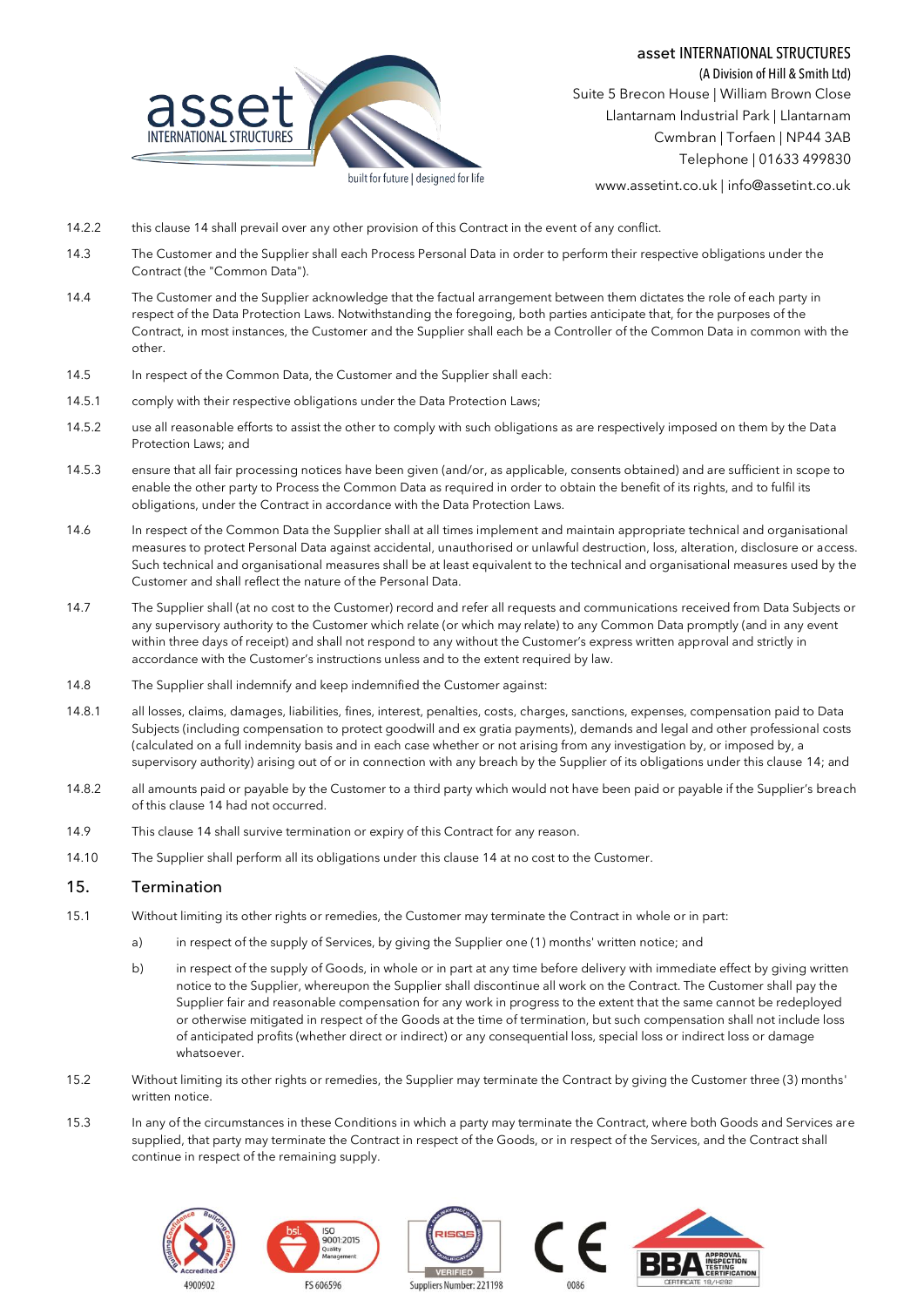

(A Division of Hill & Smith Ltd) Suite 5 Brecon House | William Brown Close Llantarnam Industrial Park | Llantarnam Cwmbran | Torfaen | NP44 3AB Telephone | 01633 499830

www.assetint.co.uk | info@assetint.co.uk

- <span id="page-11-1"></span><span id="page-11-0"></span>15.4 Without limiting its other rights or remedies, the Customer may terminate the Contract in whole or in part with immediate effect by giving written notice to the Supplier if:
	- a) the Supplier commits a material breach of the terms of the Contract and (if such a breach is remediable) fails to remedy that breach within thirty (30) days of receipt of notice in writing to do so. For the avoidance of doubt a breach of claus[e 6](#page-5-0) of these Conditions shall constitute a material breach for the purposes of this clause;
	- b) the Supplier repeatedly or persistently breaches any of the terms of the Contract in such a manner as to reasonably justify the opinion that its conduct is inconsistent with it having the intention or ability to give effect to the terms of the Contract;
	- c) the Supplier suspends, or threatens to suspend, payment of its debts or is unable to pay its debts as they fall due or admits inability to pay its debts or (being a company or limited liability partnership) is deemed unable to pay its debts within the meaning of section 123 of the Insolvency Act 1986 or (being an individual) is deemed either unable to pay its debts or has having no reasonable prospect of so doing, in either case, within the meaning of section 268 of the Insolvency Act 1986 or (being a partnership) has any partner to whom any of the foregoing apply;
	- d) the Supplier commences negotiations with all or any class of its creditors with a view to rescheduling any of its debts, or makes a proposal for or enters into any compromise or arrangement with its creditors;
	- e) a petition is filed, a notice is given, a resolution is passed, or an order is made, for or in connection with the winding up of the Supplier (being a company) other than for the sole purpose of a scheme for a solvent amalgamation of the Supplier with one or more other companies or the solvent reconstruction of the Supplier;
	- f) the Supplier (being an individual) is the subject of a bankruptcy petition or order;
	- g) a creditor or encumbrancer of the Supplier attaches or takes possession of, or a distress, execution, sequestration or other such process is levied or enforced on or sued against, the whole or any part of its assets and such attachment or process is not discharged within fourteen (14) days;
	- h) an application is made to court, or an order is made, for the appointment of an administrator or if a notice of intention to appoint an administrator is given or if an administrator is appointed over the Supplier (being a company);
	- i) the holder of a floating charge over the assets of the Supplier (being a company) has become entitled to appoint or has appointed an administrative receiver;
	- j) a person becomes entitled to appoint a receiver over the assets of the Supplier or a receiver is appointed over the assets of the Supplier;
	- k) any event occurs, or proceeding is taken, with respect to the Supplier in any jurisdiction to which it is subject that has an effect equivalent or similar to any of the events mentioned in claus[e 15.4](#page-11-0)[\(c\)](#page-11-1) to clause 15.4[\(j\)\(](#page-11-2)inclusive);
	- l) the Supplier suspends or ceases, or threatens to suspend, or cease, to carry on all or a substantial part of its business;
	- m) the other party's financial position deteriorates to such an extent that in the Supplier's opinion the Customer's capability to adequately fulfil its obligations under the Contract has been placed in jeopardy;
	- n) the Supplier (being an individual) dies or, by reason of illness or incapacity (whether mental or physical), is incapable of managing his own affairs or becomes a patient under any mental health legislation; or
	- o) the Supplier undergoes a Change of Control.
- <span id="page-11-2"></span>15.5 Termination of the Contract, however arising, shall not affect any of the parties' rights and remedies that have accrued prior to and as at the date of termination.
- 15.6 Clauses which expressly or by implication survive termination of the Contract shall continue in full force and effect.

# 16. Consequences of Termination

On termination of the Contract for any reason, the Supplier shall immediately deliver to the Customer all Deliverables whether or not then complete, and return all Customer Materials to the Customer, to the extent that the same are not stored in backup IT systems where Supplier shall not be required to have to retrieve the same. Where the Supplier fails to deliver all Deliverables and Customer Materials to the Customer, then the Customer may enter the Supplier's premises and take possession of them. Until they have been returned or delivered, the Supplier shall be solely responsible for their safe keeping and will not use them for any purpose not connected with this Contract.

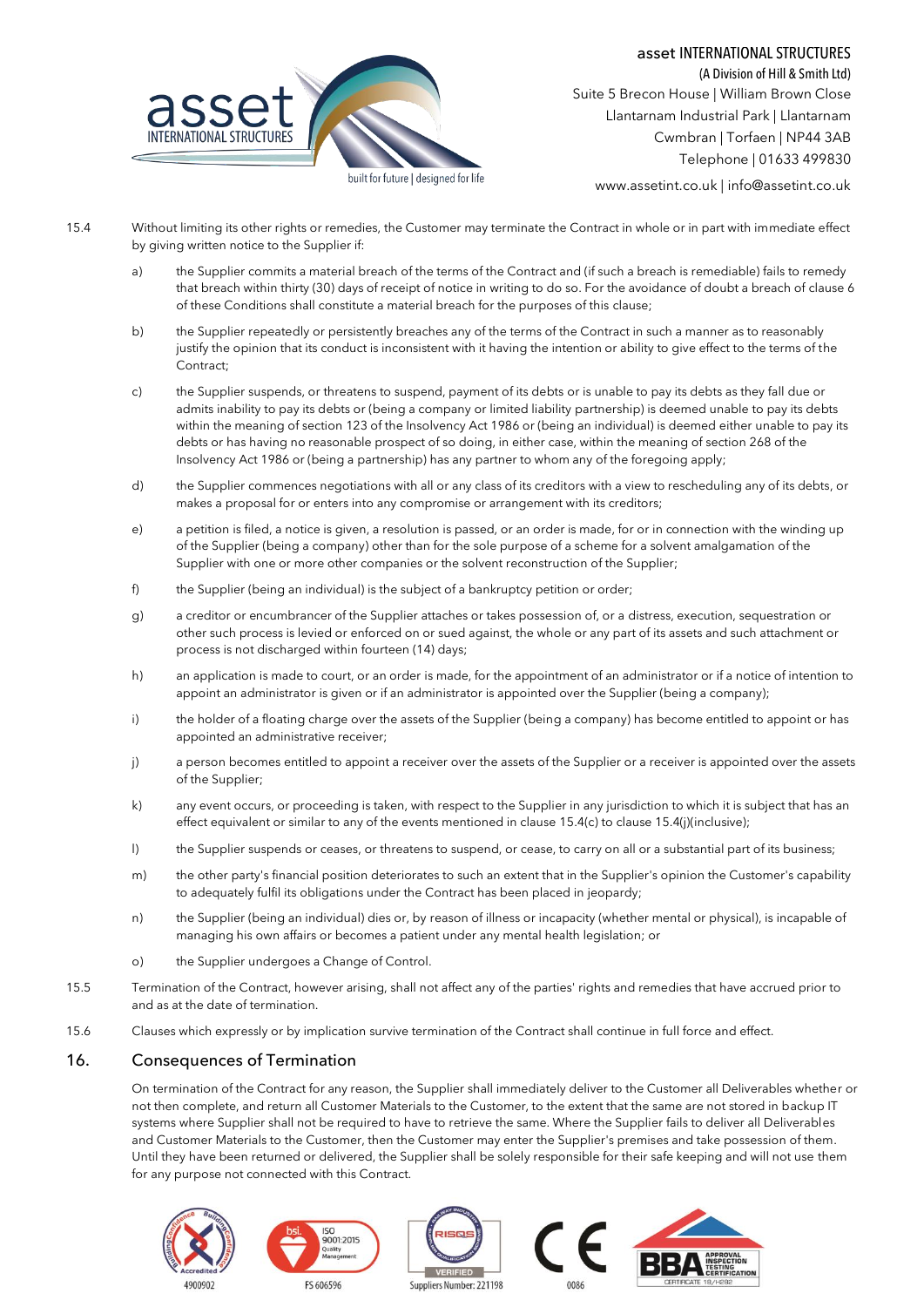

asset INTERNATIONAL STRUCTURES

(A Division of Hill & Smith Ltd) Suite 5 Brecon House | William Brown Close Llantarnam Industrial Park | Llantarnam Cwmbran | Torfaen | NP44 3AB Telephone | 01633 499830

www.assetint.co.uk | info@assetint.co.uk

# 17. Transfer Regulations

- 17.1 It is the parties' intention that neither the commencement nor the termination of the Contract or of any of the Services will give rise to a relevant transfer pursuant to the Transfer Regulations.
- 17.2 In addition to any other remedy available to the Customer, the Supplier shall indemnify, defend and hold harmless the Customer, the Customer's group companies and any New Supplier and their respective directors, officers and employees in full and on demand (with no duty to mitigate their loss), from and against any and all Employment Liabilities howsoever arising whether wholly or in part arising directly or indirectly or foreseeable or not, which are or which may be incurred, suffered or paid by the Customer, any of the Customer's group companies or any New Supplier in relation to any individual who claims that their employment or liabilities in connection with their employment transfer to the Customer, any of the Customer's group companies or a New Supplier under the Transfer Regulations, including any Employment Liabilities relating to the termination of employment of any such individual.

### 18. Force Majeure

- 18.1 Neither party shall be in breach of the Contract nor liable for delay in performing, or failure to perform, any of its obligations under it if such a delay or failure result from events, circumstances or causes beyond its reasonable control including but not limited to, Acts of God, flood, drought, earthquake or other natural disaster; terrorist attack, civil war, civil commotion or riots, war, threat of or preparation for war, armed conflict, imposition of sanctions, embargo or breaking off of diplomatic relations; nuclear, chemical, biological contamination or sonic boom, epidemic or pandemic; any law or any action taken by a Government or a public authority including without limitation imposing an export or import restriction, quota or prohibition, and the collapse of buildings, fire, explosion or accident ("Force Majeure Event").
- 18.2 The Supplier shall use all reasonable endeavours to mitigate the effect of a Force Majeure Event on the performance of its obligations.
- 18.3 If a Force Majeure Event prevents, hinders or delays the Supplier's performance of its obligations for a continuous period of more than thirty (30) days, the Customer may terminate the Contract immediately by giving written notice to the Supplier.

## 19. General

- <span id="page-12-0"></span>19.1 Assignment and Other Dealings
	- a) The Customer may at any time assign, transfer, mortgage, charge, subcontract or deal in any other manner with all or any of its rights or obligations under the Contract.
	- b) The Supplier may not assign, transfer, mortgage, charge, subcontract, declare a trust over or deal in any other manner with all or any of its rights or obligations under the Contract without the prior written consent of the Customer.

#### <span id="page-12-2"></span><span id="page-12-1"></span>19.2 Notices

- a) Any notice or other communication given to a party under or in connection with the Contract shall be in writing, addressed to that party at its registered office (if it is a company) or its principal place of business (in any other case) or such other address as that party may have specified to the other party in writing in accordance with this clause, and shall be delivered personally, or sent by pre-paid first class post or other next working day delivery service or commercial courier.
- b) A notice or other communication shall be deemed to have been received: if delivered personally, when left at the address referred to in claus[e 19.2](#page-12-1)[\(a\);](#page-12-2) if sent by pre-paid first class post or other next Business Day delivery service, at 9.00 am on the second Business Day after posting; or if delivered by commercial courier, on the date and at the time that the courier's delivery receipt is signed.
- c) The provisions of this clause shall not apply to the service of any proceedings or other documents in any legal action.

### 19.3 Severance

If any provision or part-provision of the Contract is or becomes invalid, illegal or unenforceable, it shall be deemed modified to the minimum extent necessary to make it valid, legal and enforceable. If such modification is not possible, the relevant provision or part-provision shall be deemed deleted. Any modification to or deletion of a provision or part-provision under this clause shall not affect the validity and enforceability of the rest of the Contract.

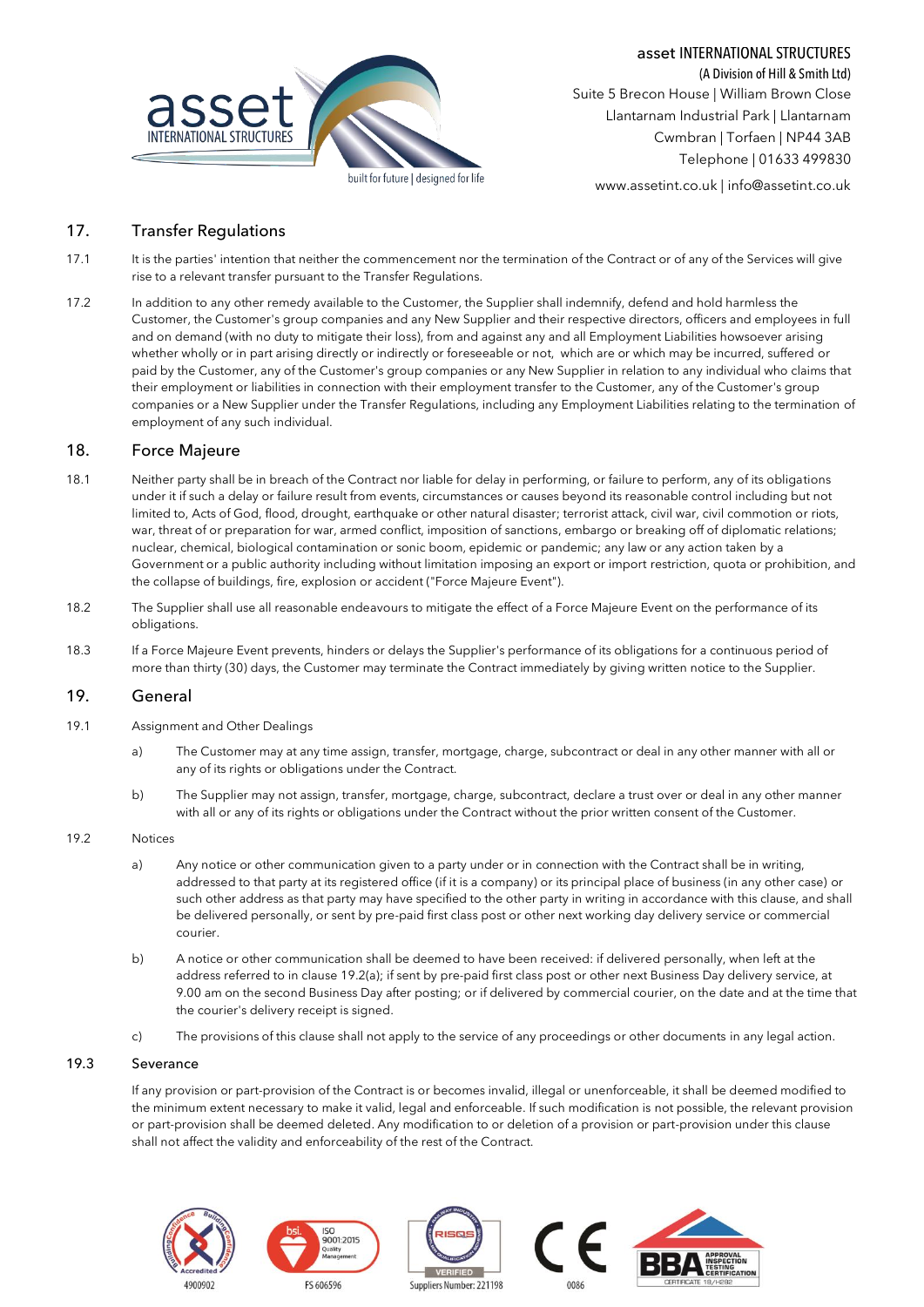



(A Division of Hill & Smith Ltd) Suite 5 Brecon House | William Brown Close Llantarnam Industrial Park | Llantarnam Cwmbran | Torfaen | NP44 3AB Telephone | 01633 499830

www.assetint.co.uk | info@assetint.co.uk

### 19.4 Waiver

A waiver of any right or remedy under the Contract or law is only effective if given in writing and shall not be deemed a waiver of any subsequent breach or default. No failure or delay by a party to exercise any right or remedy provided under the Contract or by law shall constitute a waiver of that or any other right or remedy, nor shall it prevent or restrict the further exercise of that or any other right or remedy. No single or partial exercise of such right or remedy shall prevent or restrict the further exercise of that or any other right or remedy.

#### 19.5 No Partnership or Agency

Nothing in the Contract is intended to, or shall be deemed to, establish any partnership or joint venture between the parties, nor constitute either party the agent of the other for any purpose. Neither party shall have authority to act as agent for, or to bind, the other party in any way.

19.6 No Relationship of Employer and Employee

Nothing in the Contract is intended to, or shall be deemed to, establish any relationship of employer and employee between the parties.

#### <span id="page-13-1"></span>19.7 Third Parties

- a) Subject to caus[e 19.7\(](#page-13-1)[b\),](#page-13-2) a person who is not a party to the Contract shall not have any rights to enforce its terms as though it were a party to it and the provisions of the Contracts (Rights of Third Parties) Act 1999 are hereby excluded to the fullest extent permitted by law.
- <span id="page-13-2"></span>b) The Customer and any member of its group may enforce the provisions of the Contract subject to and in accordance with claus[e 19.7](#page-13-1)[\(c\).](#page-13-3)
- c) The rights of the parties to terminate, rescind or agree any variation, waiver or settlement under the Contract are not subject to the consent of any person that is not a party to the Contract.

#### <span id="page-13-3"></span><span id="page-13-0"></span>19.8 Variation

Except as set out in these Conditions, no variation of the Contract, including the introduction of any additional terms and conditions, shall be effective unless it is agreed in writing and signed by both parties.

#### 19.9 Governing Law

The Contract, and any dispute or claim arising out of or in connection with it or its subject matter or formation (whether contractual or non-contractual in nature, such as claims in tort, from breach of statute or regulation or otherwise), shall be governed by, and construed in accordance with the law of England.

#### 19.10 Jurisdiction

Each party irrevocably agrees that the courts of England shall have exclusive jurisdiction to settle any dispute or claim arising out of or in connection with the Contract or these Conditions or its subject matter or formation (including non-contractual disputes or claims).